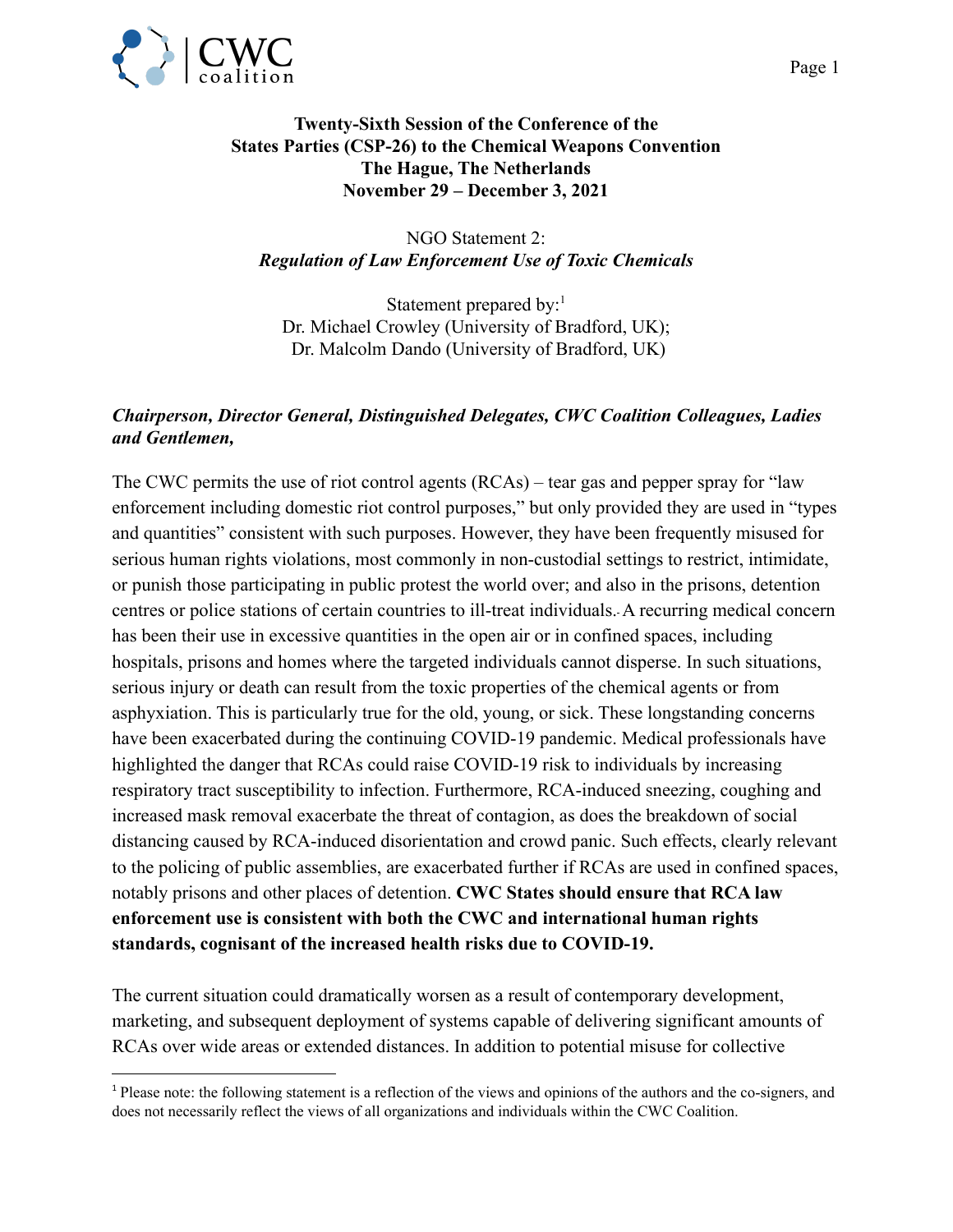

ill-treatment or punishment of crowds, such 'wide-area' RCA delivery mechanisms could be employed as 'force multipliers' in conjunction with firearms, making lethal force more deadly on a large scale. Although nominally developed for law enforcement, they may also be incorporated into military arsenals, and subsequently used in armed conflict in contravention of the CWC.In 2018, the OPCW Scientific Advisory Board warned that availability of certain systems "opens up the possibility that they could be filled intentionally with alternate types of chemicals including CWAs [chemical warfare agents] or CNS [central nervous system]-acting compounds." Civil Society researchers have documented the development and promotion of 'wide area' RCA delivery mechanisms, including indoor dispersion devices, external area denial devices, multi-barrel projectile launchers, large calibre projectiles, and delivery mechanisms mounted on remote weapons systems, unmanned ground vehicles, and drones. To date, widespread deployment has not been documented. But we may now be at a tipping point where proliferation, use and misuse may be beginning. For example, in 2018 the security forces of a State in the Middle East used commercially available drones against mass protests. These drones were documented flying above the crowds dropping tear gas projectiles onto people below, in some cases against peaceful protestors, bystanders, journalists and field medical facilities. Subsequently in 2021 human rights organisations documented security forces of a State in the Americas inappropriately using multi-barrel projectile launchers, capable of firing 30 tear gas projectile salvoes, against protests in several cities. In May 2021 this system was employed to launch tear gas and stun grenades against peaceful protestors which reportedly "generated chaos" amongst the crowd. **All CWC States Parties should collectively establish an OPCW process to determine those RCA delivery mechanisms that are prohibited under the Chemical Weapons Convention and develop guidance on appropriate use of permitted RCA delivery mechanisms.**

Certain States have explored development and use of other toxic chemicals, specifically central nervous system (CNS)-acting chemicals, purportedly for law enforcement purposes, against individuals and in aerosolised form against groups. Despite grave dangers to health, and risk of employment for human rights violations and in armed conflict, there are indications of continued State interest; and there is growing disquiet that contemporary dual-use chemical and life science research may be harnessed for such CNS-acting weapons. In recent years there have been concerted attempts by civil society and a group of CWC States, led by Australia, Switzerland, and the US, to address these dangerous developments, which resulted in the landmark March 2021 OPCW Executive Council recommendation EC-96/Dec 7. **We now call on All CWC States Parties to follow the Executive Council guidance and for this Conference of States Parties to formally "decide that the aerosolised use of CNS-acting chemicals is understood to be inconsistent with law enforcement purposes as a "purpose not prohibited" under the Convention", and consequently should be prohibited. In addition, until the OPCW collectively determines the applicability of the CWC with regard to the use of all**